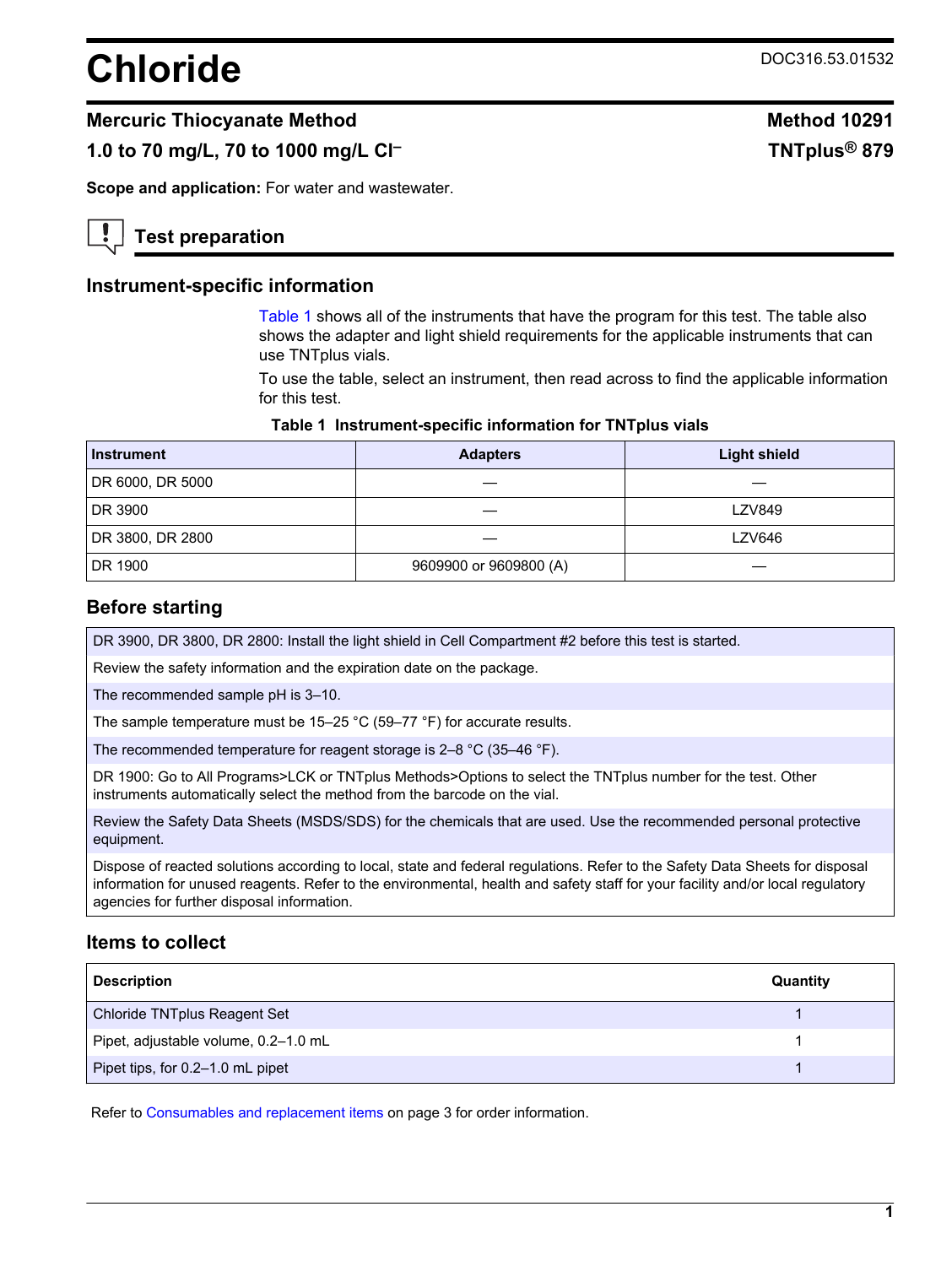# **Sample collection**

- Collect samples in clean glass or plastic bottles.
- If immediate analysis is not possible, keep the samples at room temperature for a maximum of 28 days.

# **Test procedure**

<span id="page-1-0"></span>

**1.** Use a pipet to add the applicable volume of sample to the test vial. Refer to [Table 2](#page-1-0).



**2.** Tighten the cap on the vial and invert the vial 2–3 times.



**3.** Start the reaction time of 3 minutes.



**4.** When the timer expires, clean the vial.



**5.** DR 1900 only: Select program 879. Refer to [Before starting](#page-0-1) on page 1.



**6.** Insert the Zero vial into the cell holder. DR 1900 only: Push **ZERO**. The instrument zero is set.



**7.** Insert the vial into the cell holder. DR 1900 only: Push **READ**. Results show in mg/L CI<sup>-</sup>.

# **Table 2 Sample volumes**

| Range                            | Sample volume         |  |
|----------------------------------|-----------------------|--|
| 1 to 70 mg/L Cl <sup>–</sup>     | 1.0 mL                |  |
| 70 to 1000 mg/L Cl <sup>-1</sup> | $0.1$ mL <sup>1</sup> |  |

# **Interferences**

Silver forms a precipitate with chloride and causes low results. Mercury reacts with chloride and causes low results. Bromide and iodide interfere directly and cause a positive interference. Substances that form colored complexes with iron(III) salts interfere.

To validate the test results, dilute the sample with a known volume of deionized water. Use the diluted sample in the test procedure and multiply the result by the dilution factor. As an alternative, spike the sample with a standard solution and compare the expected result to the actual result.

[Table 3](#page-2-1) shows the ions that were individually examined to the given concentrations and do not cause interference. No cumulative effects or influences of other ions were found.

The adjustable pipet BBP078 can measure 0.1 mL.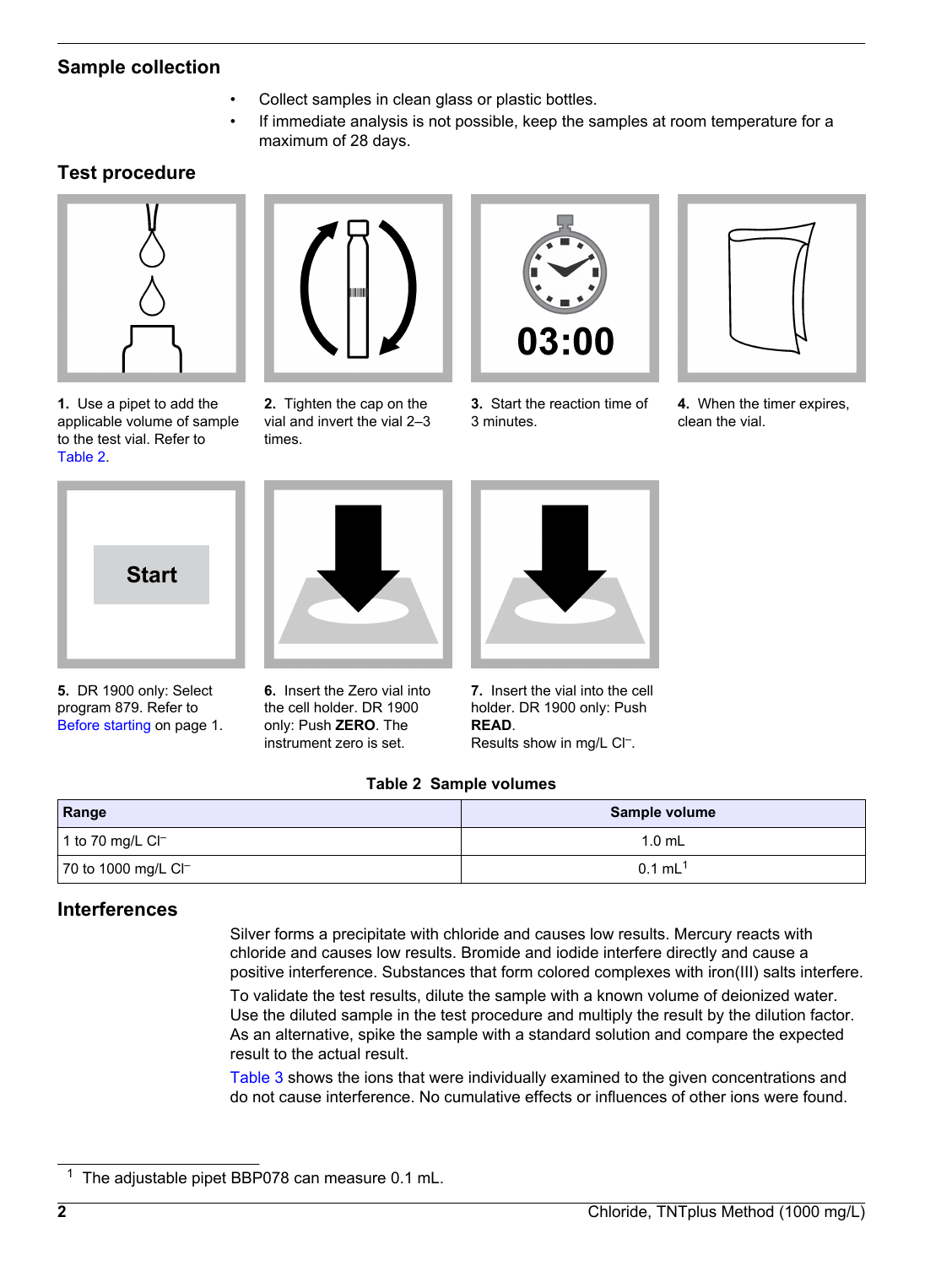#### **Table 3 Examined ions**

<span id="page-2-1"></span>

| lon                                                                                                       | <b>Concentration</b> |
|-----------------------------------------------------------------------------------------------------------|----------------------|
| $ SO_4{}^{2-}$ , NO <sub>3</sub> -                                                                        | 1000 mg/L            |
| $ Pb^{2+}$ , Zn <sup>2+</sup> , Ni <sup>2+</sup> , Cu <sup>2+</sup> , Cr <sup>3+</sup> , Cr <sup>6+</sup> | 50 mg/L              |
| $Cd2+$                                                                                                    | 10 mg/L              |
| $ CN-, S2-$                                                                                               | $0.4$ mg/L           |

# **Accuracy check**

# **Standard solution method**

Use the standard solution method to validate the test procedure, the reagents and the instrument.

Items to collect:

- 1000-mg/L Chloride Standard Solution
- 500-mL volumetric flask, Class A
- 10.00-mL volumetric pipet, Class A and pipet filler safety bulb
- Deionized water
- **1.** Prepare a 20.0-mg/L chloride standard solution as follows:
	- **a.** Use a pipet to add 10.00 mL of a 1000-mg/L chloride standard solution into the volumetric flask.
	- **b.** Dilute to the mark with deionized water. Mix well. Prepare this solution daily.
- **2.** Use the test procedure to measure the concentration of the prepared standard solution.
- **3.** Compare the expected result to the actual result.

# **Summary of Method**

Chloride in the sample reacts with mercuric thiocyanate to form mercuric chloride and liberate thiocyanate ion. Thiocyanate ions react with the ferric ions to form an orange ferric thiocyanate complex. The measurement wavelength is 468 nm.

# **Consumables and replacement items**

#### **Required reagents**

<span id="page-2-0"></span>

| <b>Description</b>           | <b>Quantity/Test</b> | Unit   | Item no.      |
|------------------------------|----------------------|--------|---------------|
| Chloride TNTplus Reagent Set |                      | 25/pkg | <b>TNT879</b> |

#### **Required apparatus**

| <b>Description</b>                      | <b>Quantity/test</b> | Unit          | Item no. |
|-----------------------------------------|----------------------|---------------|----------|
| Pipet, adjustable volume, 0.2-1.0 mL    |                      | each          | BBP078   |
| Pipet tips, for 0.2–1.0 mL pipet        |                      | $100$ /p $kg$ | BBP079   |
| Light shield, DR 3800, DR 2800, DR 2700 |                      | each          | LZV646   |
| Light shield, DR 3900                   |                      | each          | LZV849   |

#### **Recommended standards**

| <b>Description</b>                        | Unit   | Item no. |
|-------------------------------------------|--------|----------|
| Chloride Standard Solution, 1000-mg/L Cl- | 500 mL | 18349    |